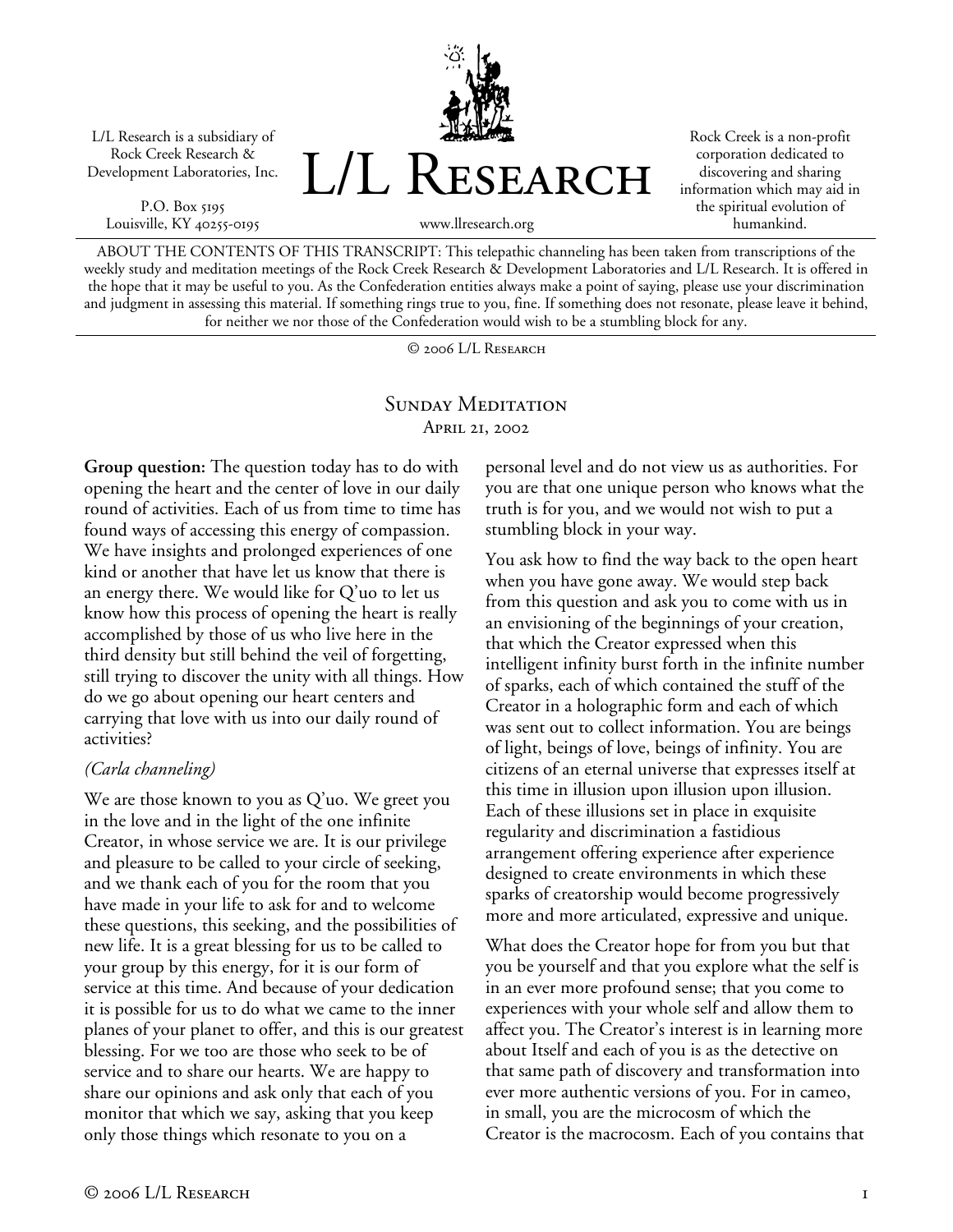jewel that is perfect, but each of you has gone through incarnation upon incarnation in which you have been colored by experience. It is as though each of you has come through the refining fire that has progressively clarified and refined your nature so that you are ever a little more able to see that which is truly you. Your responsibility to the Creator, then, begins with being who you are. Not striving, not making efforts, but, indeed, letting go and releasing that which is not you.

This instrument experiences constantly the journey from the center of self as perceived by the self outward towards the expressions of outer experience, becoming entranced by various things of the illusion and finding the self dissatisfied with that position, that state of awareness, that experience of self, and cycling back into the heart of self by choice by the techniques of momentary prayer, remembering who she is, why she is here, what she hopes to express through her presence. There is no one within the energies of your third-density world that remains at all times in a perfect state of self-awareness. Truly, this is not the reason for which you took form within the Earth world. Indeed, each of you came specifically to be thrown off balance, to be confused, to be puzzled, even to be in distress and to suffer. For you knew before incarnation that the great opportunity that one has only within the illusion is that it cannot be seen or proven that spirit exists, much less that it is a transcendent state which, in fact, doubles the illusion. You are not here to be masters of the illusion but rather to be confused, puzzled, foolish and wrong. And in the process of this scramble and this struggle that aura which you bring into manifestation with the embedded gems of creatorship hidden within it is offered the refining process of your Earth, and in that friction and suffering you are processing this confusion and this suffering in ways that create great beauty as your emotions stabilize, deepen and purify themselves through the hard-won experience of all of the confusion and suffering.

Certainly, it is to be hoped that more and more of your experience within the illusion is able to take on that centered feeling which graces and blesses all environments with a beauty that comes from within. But the concept of remaining centered at all times sets up for entities such as this instrument the incorrect idea of coming up to a standard or being considered inadequate, and we would not suggest in

any way by what we are saying that any state of mind is inadequate or wrong. Precisely what you feel is that which is right for you, yet you are creators. You are those who have all of the infinite resources of that spiritual part of self that has nothing to do with the illusion. You are people of magic and power, and you can, as this instrument was saying earlier, dream a new present for yourself and envision a new future. You can use techniques that allow you to release old pain and embrace the present and the future with confidence.

Perhaps we would say that there is a secret to coming into the open heart once again. The secret is buried in each religion and we encourage each to play with and sense into the various religious and mythical systems to find those images and icons of the Creator that pierce your heart. For this particular instrument that image is of Jesus Christ. Whatever your image of unconditional and sacrificial love, the secret is to know in the deepest part of your soul that who you really are is the Creator, so that moving into the open heart is a matter of coming home. There is a home within your heart that this instrument would call the sanctuary or the *sanctum sanctorum*, the holy of holies, the inner temple of self. You might consider it a room that is locked against casual visitors, even yourself. The key that unlocks this door is silence. There is the momentary stopping of the voice within, the coming into the silence of sacredness and, once there within the heart, you are in a tabernacle with the Creator. And you may sit and rest and even, as this instrument often does, picture the self crawling into the lap of the Creator and resting against that comfortable, strong breast. For the Creator has a very deep and infinite love for you and is waiting for you in every moment of every day, hoping and rejoicing when you do come home.

One of this instrument's catch phrases is, "Christ is the I of me." In the cosmic sense, whatever your belief system, unconditional love is not something for which you need to strive because at the very center of your self, the truth of your self is this same shining, unconditional love. When all other things of the self are released, this is your truth. This is your nature. This is your being and your essence, and your outer personality becomes as a pane of glass, clear and transparent and able to let the light shine through.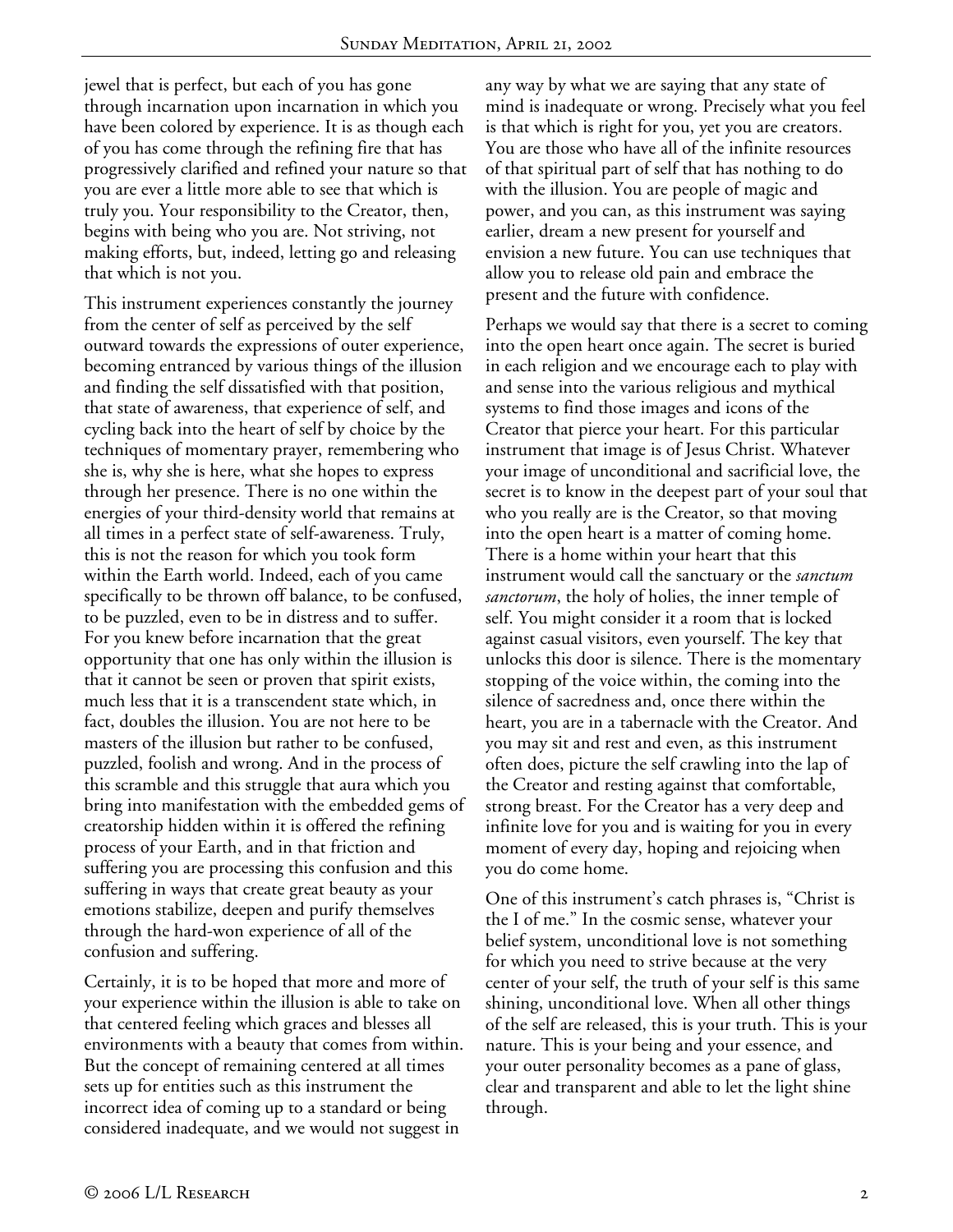The day has many moments, many common and ordinary chores, and we would suggest of you that you investigate each of these moments as if all were new and re-experience those common things of life, for they are full of light. They are open energies which include always that energy, bliss and peace. Again and again this instrument has asked these last months, "What is peace?" for each day there is a peace meditation and this instrument and the one known as Jim sit in silence visualizing Earth being healed and being brought to a state of peace. And so each night since that day in September of last year there has been this exercise in asking once again to "Show us the ways of peace." And as the energies begin to consolidate about this daily peace meditation, what this instrument is discovering is that peace is already established within the heart of self. We each know the ways of peace. Each of you knows what it is to love with every fiber of your being, to be open, flowing channels for the love and the light that is the essence of the Creator.

Wisdom is not "out there." Wisdom is not that which needs to be grasped for. Wisdom is that which comes in a moment when there is at last a willingness and a humility that allows the self to release all the preconceptions and all of what the one known as J was speaking of as the old way. Is there anything wrong with old ways? We would say, certainly not. What there are, are unending variations in a pattern. Each time that you do a day you are creating one set of ripples in the ocean of common being, and that which you think and that which you do and that which you envision for that day is your expression of beauty, of essence, that you give as a gift to the common race of humankind and to the energies of planet Earth of which you are her stewards. You cannot see the effects of that day, just as ripples move into the ocean and finally fetch up on a distant shore. You do not know what you have done. The joy of it is in the doing, not in the results. The gift was the day and the life is a gift to the future and others will reap those seeds that you now sow with your being this day. Each day is a brand new gift, a brand new life, a new opportunity to be you and to find the most creative ways to love.

Before we leave this instrument we would like to say something about this love. When you talk about coming back to the open heart, each of you is perhaps thinking mostly about how you can serve other entities, for that is your energy and your hope: service to others. And yet how essential it is that you retain the energies to give to the self that love that you hope to give to others, and to do that before you attempt to give to others. It is as though each of you wishes to beautify the lives of others while leaving at home that self within that is as the neglected child. In this instrument's holy works the directions are to love others as you love the self. It is important to love the self. This is not selfish, nor is work done to untangle the threads that keep you from loving yourself selfish. It is important work. It is work that will probably need to be kept up day after day, ministering to yourself with the same joy that you minister to others.

Each of you has seen how easy it is to minister to others, and we ask you to forgive yourself in just that way for all perceived faults, not attempting simply to ignore those faults. You have a mind and a power of analysis. You have techniques and resources that you can use to work with yourself. And we are happy to speak to you about this. Each of you needs somewhat different ways in order to work upon various distortions which you have picked up, places where you are holding energy within yourself so that your energy is not flowing into the heart and through the heart in full measure. As the one known as R said, in the great urge to get into the heart and to do work in consciousness often that self that is expressing in the lower energy centers is simply left behind. What are your issues? Are they diet? Are they exercise? Are they emotional healings? Are they moving back into an abandoned and lonely childhood and bringing that child into the heart and giving it the love that was not perceived in the young days of that soul? Whatever your issues are, honor them, respect them, and minister to yourself. It is not selfish. It's needed work in order to free you up to be that essentially joyful self that you already are when you are not burdened with concerns.

We cannot take the concerns of the day and suggest to you that they not be attended to. We can only suggest that there is a rhythm and a harmony and a dance surrounding the energies of all things, no matter how seemingly mundane. When the image of the self is as the dancer instead of as the bumbler, then even falling down is part of the dance. Even dropping everything. Even the cat's exploration of gravity in the other room as occurred during this meditation, making great noise and clatter, becomes a perfection of its own and a dance into the kitchen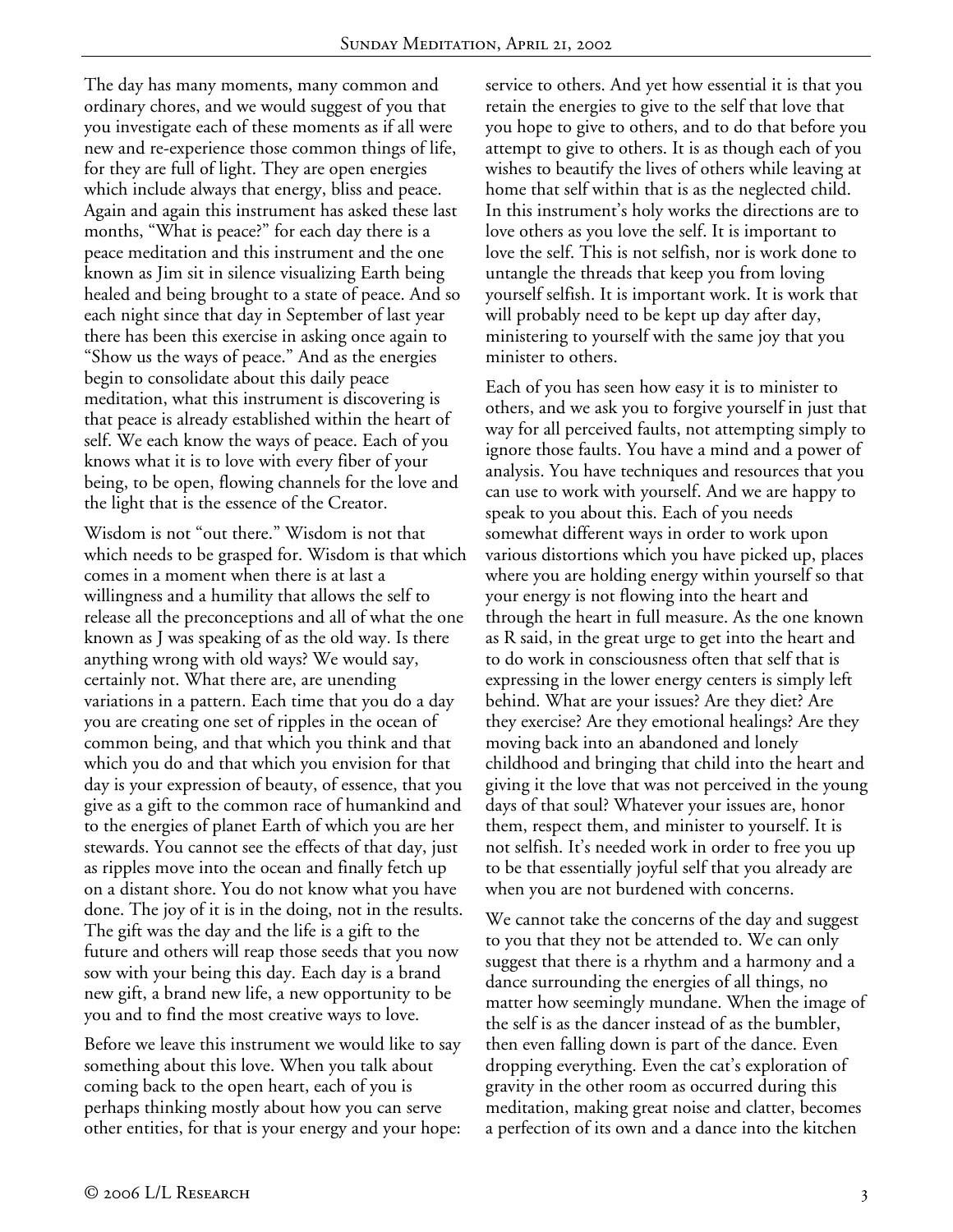after the meditation to retrieve the tray and retrieve the broken cutlery and the broken glass. It's simply part of the dance of being for this day. It too shall be put to rest and a new day shall dawn. Cherish and protect your sweet, sweet essence of self, for each of you truly is a child of the Creator.

We thank you for this energy and this question, and at this time we would transfer this contact to the one known as Jim for further questions. We leave this instrument in love and light. We are those known to you as those of Q'uo.

## *(Jim channeling)*

I am Q'uo, and greet each once again in love and in light through this instrument. It is our privilege at this time to ask if there might be any queries of a shorter nature to which we may speak. Is there another query at this time?

**S:** We're here to be of service to others. What are the others here for?

I am Q'uo, and am aware of your query, my brother. Each seeks to serve the Creator in each other entity that it meets in the daily round of activities and this is true of those who seek on the positively oriented path, that path of radiance, that path of that which is. As you are aware, there are some who seek to serve the self and who seek to manipulate others to serve the self as well. However, since all beings are portions of the one Creator, even these who seek upon the negative path serve the One, for there is no other.

Is there another query, my brother?

**S:** Not right now. Thanks.

I am Q'uo, and we thank you, my brother. Is there another query at this time?

**Carla:** I'd like to ask about this idea of envisioning a road to fourth density. From your point of view is this a good way to think about serving in the next decade, or is the concept of building a road into the next density an inadequate vision?

I am Q'uo, and am aware of your query, my sister. We feel that your image of constructing a road, a path by which those who seek love and seek to serve the Creator in all may move ahead, is indeed a most adequate image to envision at this time in your spiritual evolution. We give this instrument the picture from your tarot images of the Fool who

seems to walk off the cliff and who is momentarily suspended in mid-air. As the seeker of truth moves along the path of spiritual seeking, many times this is the image which functions well to describe this journey. For when one seeks beyond what the world about you recognizes as real then there is that magic of the thinking, and the acting to follow the thinking, which creates the sure fundament under the foot as it is placed foolishly upon the path, and we say foolishly for many will feel that it is foolish to seek to love all beings. For is there not evil in this world? It is foolish to move intuitively in a world where reason wrests its reward from all. It is foolish to seek to give the self full of love to those whom you do not know. And yet, my friends, is it not foolish to love the Creator that you have not yet met? Is it foolish to seek the heart of love when love is that force which has created all that is? Is it foolish to walk upon the dusty trail of the seeker of truth when that trail so often seems isolated and alone, yet when explored fully is filled with fellow seekers and pilgrims who walk that same trail and who seek in that same vein to love without end, to give without stint, and to be in harmony with all that there is? Yes, you build a road. It is a road that is made of things not of this world but those principles and qualities that are the center of the heart of a Creator of love.

Is there a further query, my sister?

**Carla:** No. Thank you. That was wonderful.

I am Q'uo, and we thank you, my sister. Is there another query at this time?

**S:** What kind of changes and trends do you see as we go from third to fourth density on Earth?

I am Q'uo, and am aware of your query, my brother. As we look upon your Earth world at this time it is our privilege to witness to the growing of light within the hearts of those who have previously felt no urge to seek in this manner. For the events of your days, these latter days of third density upon planet Earth, have served and will serve as catalyst to bring forth that which is the highest and the best from the hearts of those who are beginning to sense that there is more to this life that meets their everyday eye. There is within many people at this time the beginning of questioning of those values which have long been held and which have held entities long within a certain restricted way of thinking and of being. When it seems that there is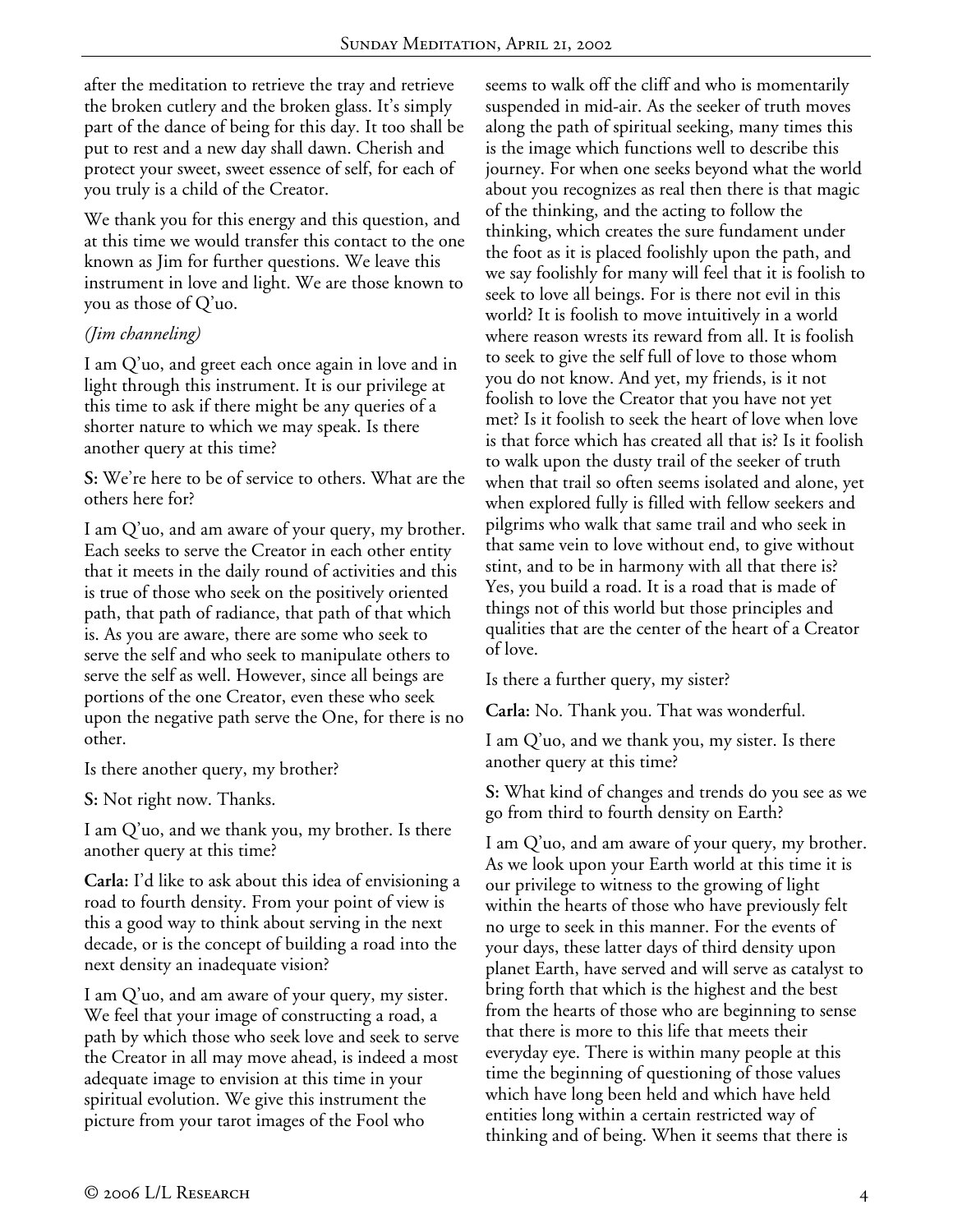less security within a world filled with a desire for security, then it is that there is the seeking of that which is true, firm, sure and dependable. This brings the hardy seeker back to the heart of the self, the heart of the journey, the heart of the illusion in which each finds itself at this time. Each seeker, as a portion of the one Creator, has within it that, shall we say, homing device that is awakened at the proper time for each seeker, that reminds each it was planned aforetimes that this is the time to begin that conscious journey of seeking for truth, and so each takes the first step of a journey which in truth has never ended, shall not end in the foreseeable future, and which shall grow more fruitful and abundant as time and experience accumulate.

## *(Tape change.)*

I am Q'uo and am once again with this instrument. Is there another query at this time?

**Carla:** In thinking about materials for building a metaphysical road, am I on the right track by thinking about qualities like faith, hope, will, the creation, the world, the lightening-struck tower?

I am Q'uo, and am aware of your query, my sister. Indeed, we feel that you have mentioned those qualities which are central to any seeker's journey and to the road into the fourth density, as it has been called this day. For, in truth, the faith which each seeker expresses as further steps are taken upon the journey of seeking is matched by the will which each seeker also expresses as the perseverance is called upon to continue the journey of faith. Indeed, these two are the rod and the staff which bring great comfort to the seeker as it moves through what your holy works has called the Valley of the Shadow of Death. For upon this journey there are many tests, the ordeals by which the seeker's desire to continue is burnished, is tempered, is made stronger by the testing. And as one exercises the faith that there is a journey to make, and a goal to reach, and a grail from which to drink, then it must be matched by the will to continue and to pass these tests that the daily round of activates will bring to each. For it is by such testing that one is able to measure the mettle. It is by this testing, that which seems to be negative at first glance, that you are able to build the metaphysical muscles, shall we say. It is such exercise of faith and will that makes you stronger as metaphysical beings. It is your intentions, your desires, that have strength, that have power, in the

spiritual world, for there, thoughts are things, and it is by the way you think, the attitude that is your fingerprint in the metaphysical sense that you are able to do work in consciousness, that you are able to change consciousness in the magical sense, that you are able to access deeper portions of the subconscious mind and to bring them forth into consciousness that they there might find a room and a reach into which they might have effect in your daily life. And that, indeed, you begin to change yourself as you continue this journey, a continual movement from one image of yourself to another so that you are a new and risen being moving into the fourth density of love and compassion.

Is there a further query, my sister?

**Carla:** No. Thank you.

I am Q'uo. Is there a final query at this time?

**J:** I would like to ask if the electromagnetic field energy work that I have been doing is, in your opinion, a good way to serve others? Or if there is another way that I could be of more service to others?

I am Q'uo, and am aware of your query, my sister. We do not as a regular practice care to judge another entity's efforts, for we see each entity making the greatest possible effort in its personal life each moment that that life is lived. However, in this instance we may comment in a general sense and suggest that that which you do in the way of magnetic healing has great benefit for those with whom you share this work. And we encourage that which you do, in that you will be able in your future to expand upon this work as each entity will expand upon all efforts that are made. This is the nature of growth: to begin at a point, to assess the situation, to gather information, to make choices as how to proceed, to proceed with or without fear, to learn how to drop fear, to enhance that which was begun, to add unto it, to alter it. This is your path. This is the path of each seeker of truth and we support each effort that is made at this time by those who intend to serve others. For it is your intention that is your strength, and your power, and your direction.

At this time we feel that we have spoken a relatively reasonable length of time. We are aware that the one known as Carla is concerned that we speak overly long. We do not mean to make each sit in uncomfortable positions for too long a period of